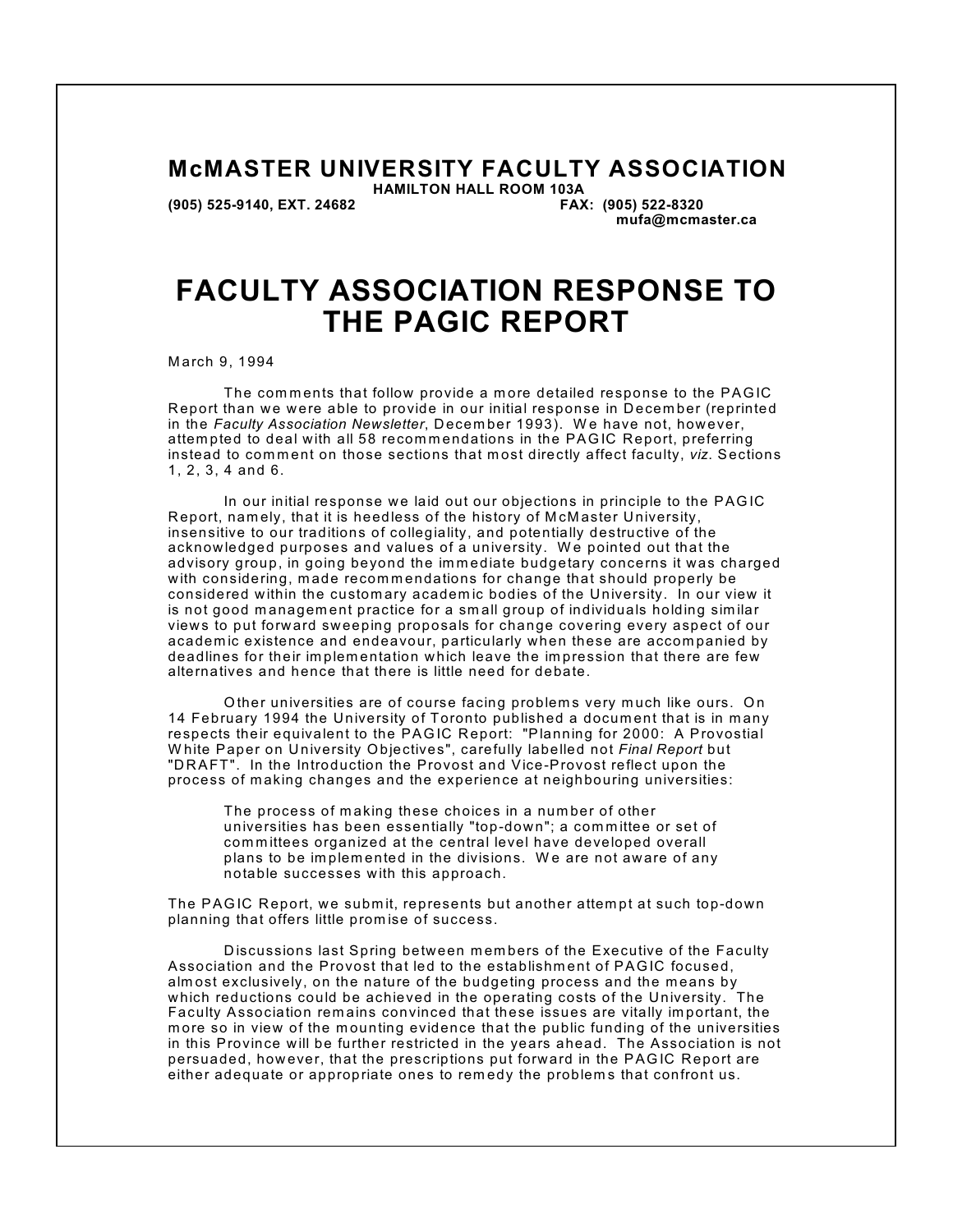The precise levels of the financial cuts that will be required over the next few years are unknown. The PAGIC Report identifies "a need, on an annual basis, for \$7 m illion to \$9 m illion in reduced costs or increases to revenue," but specifies no clear tim e period over which these reductions may have to be made. Their target level also includes both operating and capital expenditures which typically in the past, both within this University and the Province, have been treated separately and differently. The Association accepts the argum ent that cuts will be required, but insists that much more detailed analysis and more critical, open discussion of the resultant projections are required before any firm targets can be established.

The obvious facts that PAGIC in its work went well beyond a review of budgetary m atters, that as a body it was not form ally constituted by either the Senate or the Board so as to be broadly representative of all sectors of the University community, and that its Report was heralded not just as an advisory one, but rather as a plan to reshape the University, help explain the sharp criticisms that have been voiced over many of its recommendations. In their Report, the members of PAGIC are commendably open in acknowledging the beliefs that guided their work but, in their conclusions, are insufficiently sensitive to the existence of often quite contradictory beliefs held by many other members of the University community. Nor do they acknowledge as openly as many w ould w ish, that as principles their beliefs have not been endorsed in any earlier official policy statem ents of the University.

The Faculty Association is sympathetic to many of the criticisms of the Report that individuals and departm ents have put forw ard and, in the paragraphs that follow , its opposition to certain of the Report's recommendations, especially those having to do with faculty remuneration, w ill be m ade clear. But the Association readily concedes that the Report does draw attention to a num ber of other im portant issues having to do with the governance and operation of this University and in offering comments on these, the Association indicates its willingness to support, and contribute to, further discussions of these proposals in whatever forums are appropriate. The most appropriate forum for consideration of the entire Report is Senate. We are pleased, then, that the Provost in his "Status Report" of 31 January 1994 on PAGIC has indicated that he intends to send the PAGIC Report to Senate for discussion.

## **1 Decision-making and Academic Governance**

### **Recommendations 1.1 and 1.2**

In its discussion of "financial considerations in decision-m aking processes", the Report addresses two major concerns that have surfaced in recent years — the lack of any involvement of Senate in the budgeting process and the absence of any coordination betw een the activities of academ ic planning on the one hand and budgeting on the other. The Association agrees that these concerns are real and dem and solutions.

The proposal embodied in Recommendation 1.2, that a new Senate Finance Committee — as we would prefer such a com m ittee be called, rather than the cum bersom e Senate Resources and Accountability Committee — replace the existing President's Budget Committee (PBC) and the Board/Senate Committee on Academic Planning (BSCAP), is in several respects a bold one.

To begin with, there are some obvious jurisdictional difficulties that lie in the path of the establishment of a Senate Finance Committee, notably that of the present role that the Faculty Association has in the appointment of faculty members to the PBC. The Association would have preferred that any such proposal for a change in this arrangem ent had first been discussed in the Joint Com m ittee before being m ade public in the m anner of this Report. Nevertheless, the Association agrees that this is a negotiable issue and is prepared to engage in such discussions. The Association shares the view that the goal of establishing a broadly-based com m ittee that w ould have the responsibility of determ ining the overall budget priorities within the University is one that should be realized.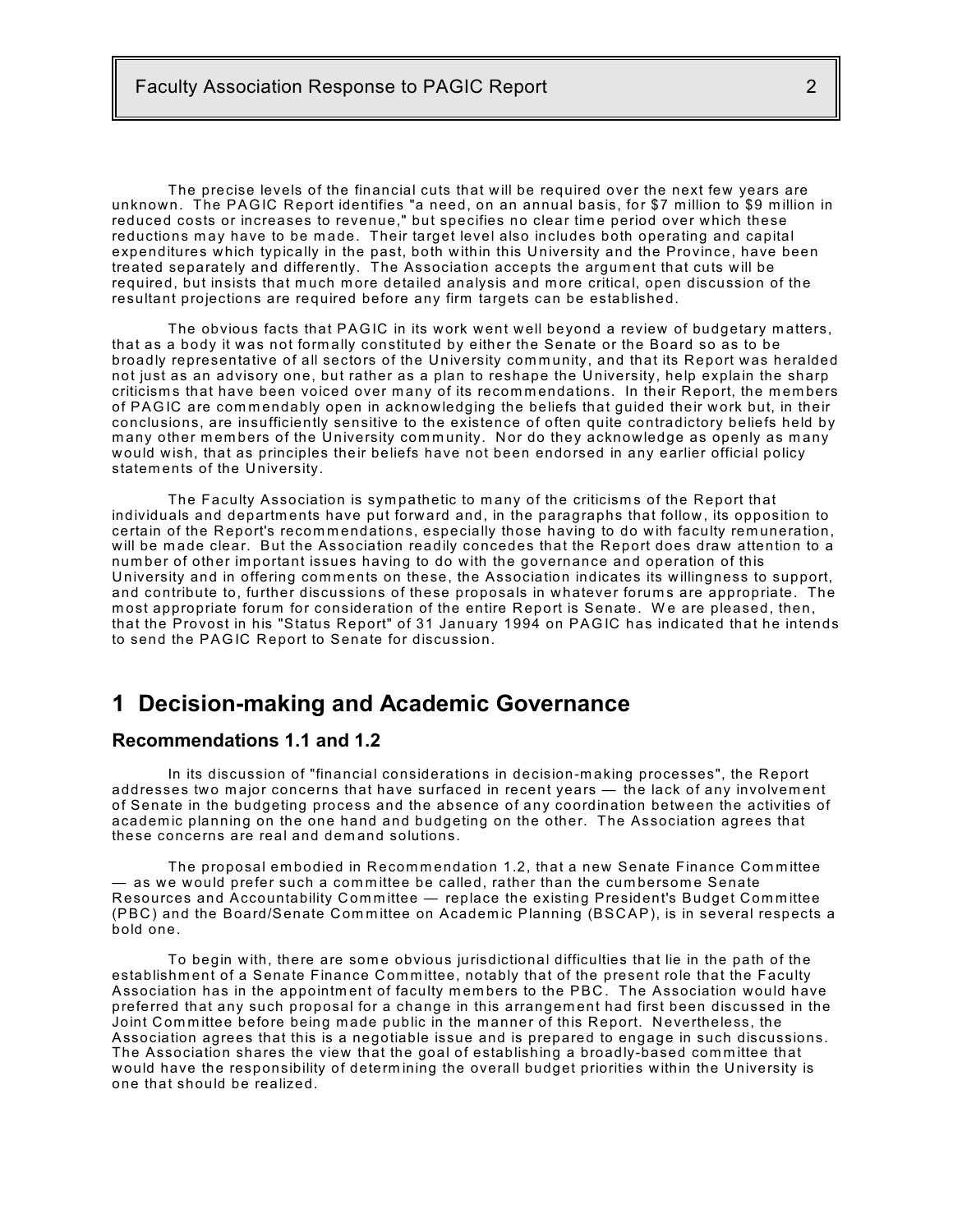There are a number of important details about the Committee's composition, the method of appointm ent of its m em bers and its reporting relationships that are, unfortunately, glossed over in the PAGIC Report. For example, if Senate is to have a meaningful role in "considering financial m atters" it hardly m akes sense to have the new Senate Com m ittee reporting first to the Board and receiving only a lagged response from the Senate, as is proposed. Again, these same criticisms have been voiced already by others and their suggestions should be heeded in further discussions of this proposal by Senate.

In proposing that BSC AP be abolished, PAGIC offers no evidence or argum ent for their view that academ ic planning "cannot be form ulated effectively by a com m ittee". W e do accept that there is, probably, widespread agreem ent that BSC AP in its present form is not working well. But this ongoing experience does not mean that the concept of an academic planning committee is wrong. It is worth recalling in this context, that in the late 1970s when BSC AP's predecessor, the LRPC, was chaired by faculty members such as Professors R. Gillespie and C. Jago and did not include as many administrators as BSCAP does, significant planning work was accomplished.

The "academic plan" is the expression of what a university is and what it hopes to be in the future. The members of PAGIC believe that in the future, "we can do better, in fewer activities, for less money". Perhaps, but only if faculty are involved at an early stage in those decision-m aking processes that have to do with what we will and will not do. The Provost, and other adm inistrators, should certainly be instrum ental in developing and proposing m odifications to the academic plan. But there must be faculty input at all stages and not simply when the plan is presented to Senate for approval.

A m ajor structural change in governance as is proposed here in the Report requires detailed study and planning. The determ ination of the appropriate size and com position of the study group is in itself no sim ple m atter. Senate needs to be given the prim ary responsibility for considering these m atters. Senate ought soon to address the tasks of reviewing the role and character of BSC AP and of deciding upon the appropriate form of Senate's involvem ent in the budgeting process.

#### **Recommendations 1.3 and 1.4**

The observations by PAGIC that both the Undergraduate Council and the Graduate Council spend a lot of time in dealing with routine curricular matters that have already been considered extensively at the levels of departm ents and Faculties and that m uch of this review w ork could be better accom plished by the Associate Deans, will be readily endorsed by anyone who has served on these bodies of late.

One or two informed commentators on the Report have stressed, however, that these bodies could, and should, have far more important roles to play in policy making and programme planning and development. We agree and note further, that the setting of the agendas for these C ouncils is critical in determ ining their activities and roles and if im portant issues are not being placed before them, then the academic administrators must shoulder the responsibility for this neglect.

By the same token, the proposal that the two Councils be replaced by a single new body of Senate will provide no solution to the perceived malaise of the existing councils if the same disregard and lack of attention persists in regard to determ ining its agenda.

Again, we urge Senate to assume the responsibility for reviewing the functions and structures of the two Councils.

In its Recommendation 1.4, PAGIC has focused on a governance issue that is, we agree, of growing concern and increasing cost. The authors of the Report focus on the subject of student appeals but would agree, we assum e, that faculty appeals in all of their widening form s are of equal concern. We strongly support their recommendation that "Senate appoint an ad hoc committee to review the numerous quasi-judicial hearings and appeal committees that now exist in all areas of cam pus life".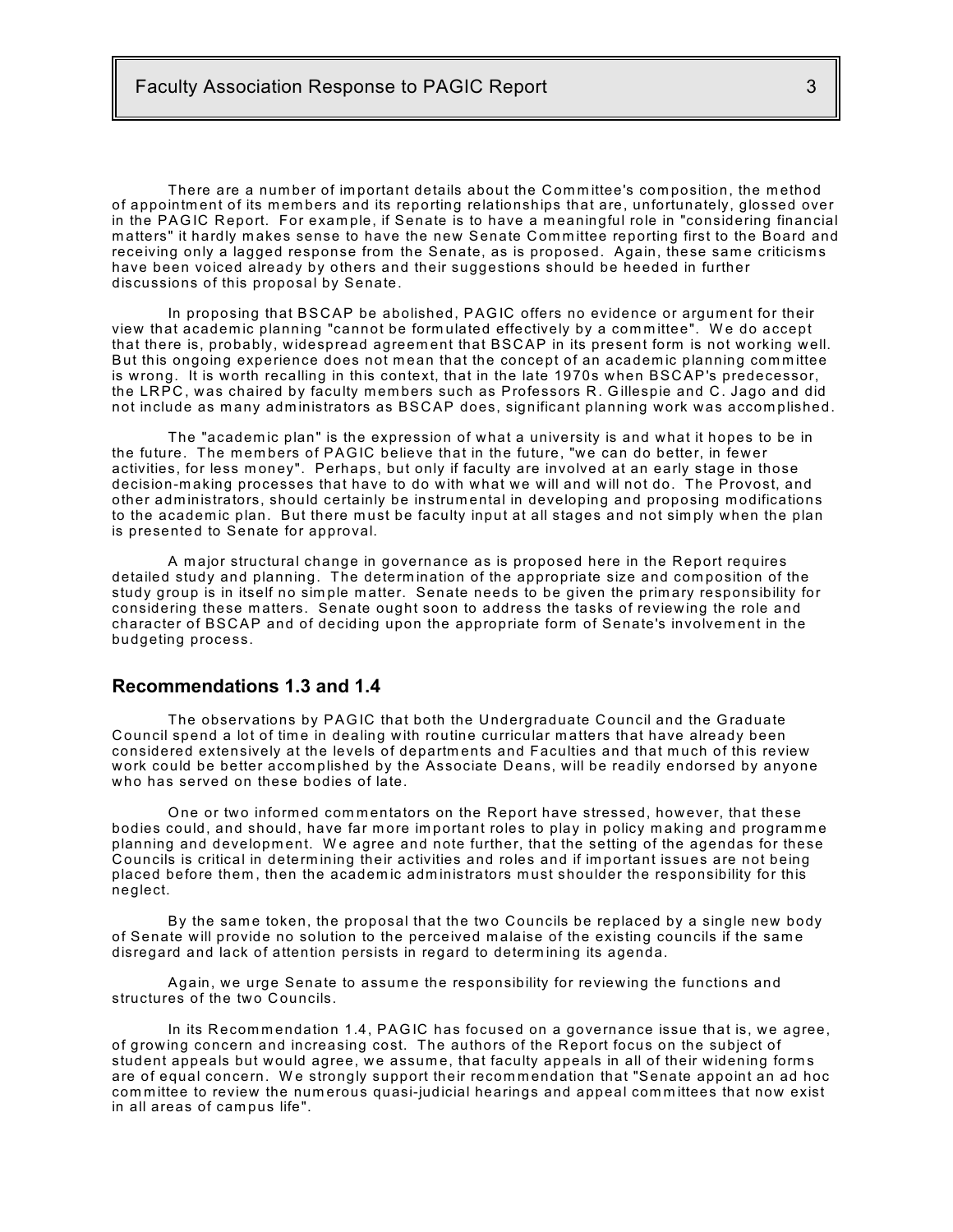## **Recommendations 1.5 to 1.10**

Recommendation 1.5 that suggests that "the President and vice-presidents each provide a brief annual report to the university community on their efforts and accomplishments" has our support though we would add that each report should pay heed to the individual's objectives as spelled out in his or her previous year's report.

W e also agree that there is a need for a review of "the structure and responsibilities of the President and vice-presidents" (Recommendation 1.6), but object to the proposal that this review be conducted by "the Human Resources Committee of the Board of Governors." These senior officers are, with one exception, faculty members and their principal duties are concerned with the academic life of the University. It was Senate that earlier decided upon the roles of many of these positions, particularly so in regard to the different vice-presidents, and it should be Senate that has the principal responsibility for conducting any new review. The Board will have, we assume, the final responsibility for approving any revised roles and responsibilities of these senior positions.

We are concerned over PAGIC's view of the role of the Provost since it differs sharply from that expressed by the University community in the recent past. The Provost's role in faculty appointments, tenure and promotion was discussed and reviewed at the time of the revision of the relevant policy in 1992 and a particular proposal at that time from the Provost that would have reduced that officer's role in such m atters was not supported by the joint Senate/Faculty Association drafting committee, nor by the Faculty Association Executive, nor by the Senate Committee on Appointments. We oppose strongly, therefore, that section of Recommendation 1.7 that would assign to the Dean of Graduate Studies "those m atters relating to faculty appointm ents currently handled by the Provost's office."

We are not attracted by the proposal (Recommendation 1.7) that the Dean of Graduate Studies be renam ed Associate Provost. One form er Dean of Graduate Studies has published a critique of this proposal that we find persuasive. We conclude, as we believe he does, that the long-term costs of such a change are likely to outweigh by far the rather trivial advantages suggested by PAGIC.

Recommendation 1.8 has been dealt with by the work and report of the Atkinson Committee. We point out that the Atkinson Committee "was unable to ascertain if there are any financial benefits to moving the responsibilities for graduate payroll out of the SGS," though they agree that the current practices leave som ething to be desired.

The proposal that the *ad hoc* position of Assistant to the Provost be form alized as a Senate appointment (Recommendation 1.9) does not have our support. In the current economic climate the em phasis should be placed upon reducing the num ber of adm inistrative positions, not increasing them. Besides, we understand that this position was created originally in 1984 mainly to oversee the work of the academic programme assessments which then involved many external consultants. This is no longer the case and the adm inistrative work associated with the periodic reviews must be lighter. In recent years many of the Provost's responsibilities concerned with undergraduate education have been delegated to the Assistant to the Provost. In our view , this delegation has not served undergraduate education at McMaster well. The Provost should participate directly in undergraduate matters. It is likely that some of the difficulties enumerated in PAGIC with regard to Undergraduate Council are due to this delegation. The Chair of Undergraduate Council appears to have a lower profile since the delegation of undergraduate matters to the Assistant to the Provost. Further, the effect of many of the other PAGIC recommendations (for example, the reassignment of the responsibility for inter-disciplinary program m es), if im plem ented, would seem to m ake this position, even in its present form , unnecessary.

In regard to Recommendation 1.10 we assume that all academic stipends at McMaster are review ed periodically with a view to keeping them in line with those paid at other com parable universities. If those for our chairs are low by comparison, then we agree they should be increased.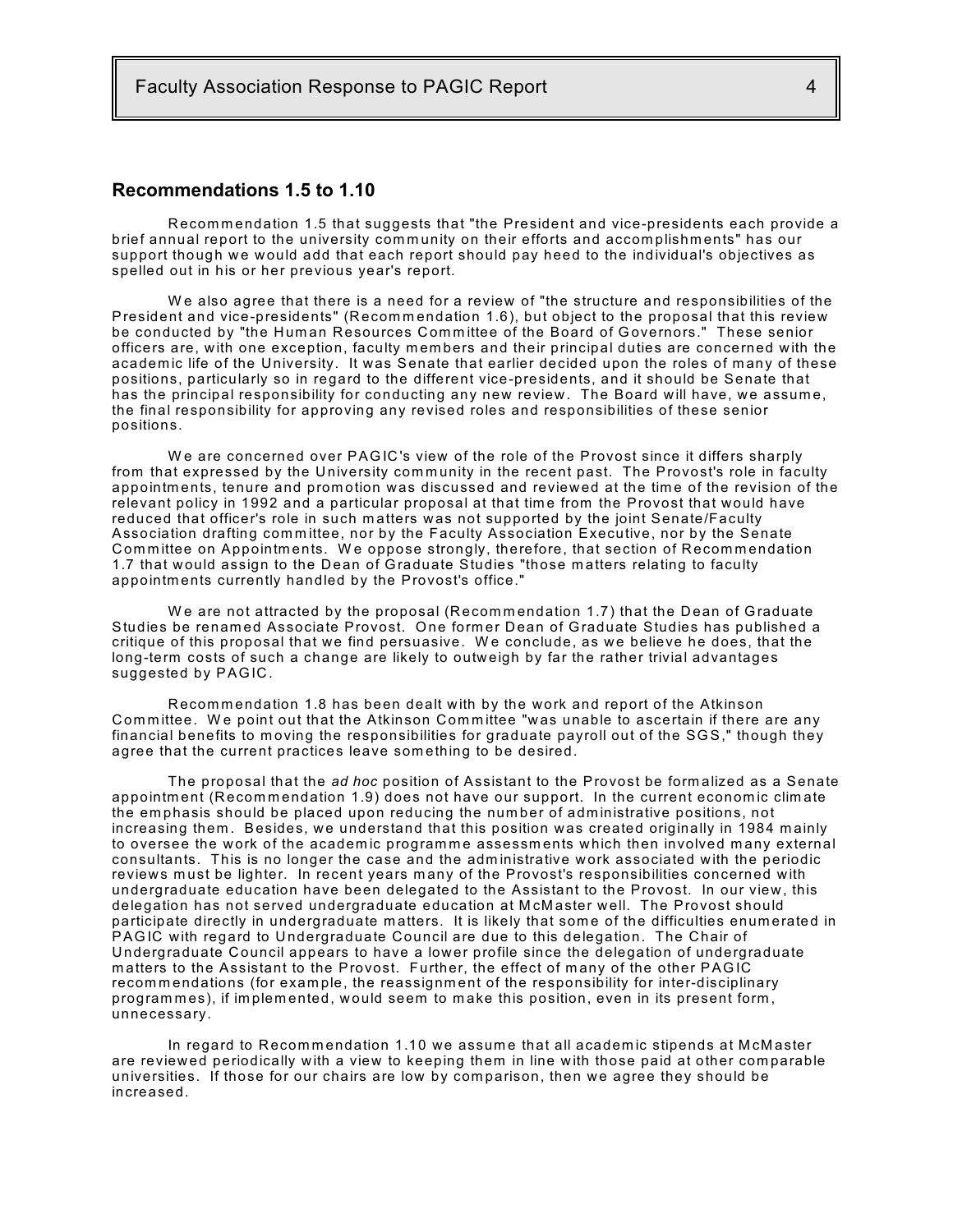## **2 Resource Allocation**

### **Recommendations 2.1 to 2.6**

The heavy em phasis which is given in the PAGIC Report to the use of the com posite measure, "total direct costs per Basic Income Unit", as the key indicator in determining a department's or programme's effectiveness has been widely criticized and, we contend, justifiably so.

It is not that we have any quarrel with the use of quantitative indicators; on the contrary, we hope it is the case that our academic administrators are continually reviewing many sets of num bers and interpreting them wisely. But the proposed reliance which is to be placed upon this one measure is wrong for several reasons.

First, the measure is obviously not relevant in the assessment of the effectiveness and efficiency of some of the major cost-centres on campus. The authors of the PAGIC Report effectively concede this point in their neglect of both the adm inistrative departm ents of the University and the Faculty of Health Sciences. We agree that the use of the BIU-based measure w ould not be appropriate in those situations, though for different reasons. But the concession in regard to Health Sciences carries with it a m essage that is ignored by the PAGIC authors. If it is difficult or meaningless to draw comparisons between programmes in Health Sciences and those in the arts or sciences with regard to BIU-based measures, so too is it equally difficult and at times meaningless to make the same comparisons between other "professional" programmes and those in the arts and sciences. The fact that data are available for Business and Engineering should not obscure the fact that these programmes have quite different emphases and educational objectives from the programmes in the arts and sciences and the use of a single measure to draw com parisons betw een them is fraught with m any dangers.

Second, because it is a composite measure the "direct cost per BIU" will reflect, in different contexts and at different tim es, the weighting of factors that m ay have nothing at all to do with programme effectiveness. The age and hence salary profile of a department's teaching staff is one factor, for example, that will be significant in the calculations. A department may maintain quite buoyant enrolments over a number of years, but as its faculty members age and move up the salary profile its level of direct costs per BIU will increase.

Third, the use of the measure will surely provide the wrong incentive for any department or programme seeking to improve is effectiveness. A department need only focus upon offering popular, large enrolm ent service courses to im prove considerably its rating in term s of cost per BIU. And in the realization of these local goals there might well be created a bias against sensible and effective global planning. It is, after all, conceivable that it m ay be in the best interests of a university plan for the institution to cease offering a programme or two for which the BIU counts are healthy in order that other activities, m ore in line with the University's strengths and opportunities, m ight be undertaken.

Fourth, but most important, the enshrining of this "cost per BIU" calculation represents a sim plistic and m echanistic approach to academ ic planning and decision-m aking that is unsuited to the com plexity of the University. The PAGIC Report notes, adm ittedly, that the costs have to be balanced against the quality of the contributions m ade to the University's goals but, with its focus upon only the cost side of the equation, the Report conveys the strong im pression that this is to be the overriding consideration. Might the University wish to maintain a small high-quality programme for which the direct costs per BIU were high? We think it quite likely on academic grounds, but m ost unlikely if the PAGIC philosophy prevails.

A final note in regard to the use of BIU counts is a rem inder of the fact that the Ontario governm ent has established recently another com m ittee to review the funding of the Province's universities. Whether the BIU system with all of its different programme weightings and the "corridor" mechanism will come under scrutiny remains to be seen, but it would surely be unwise to proceed now on the assum ption that they will not.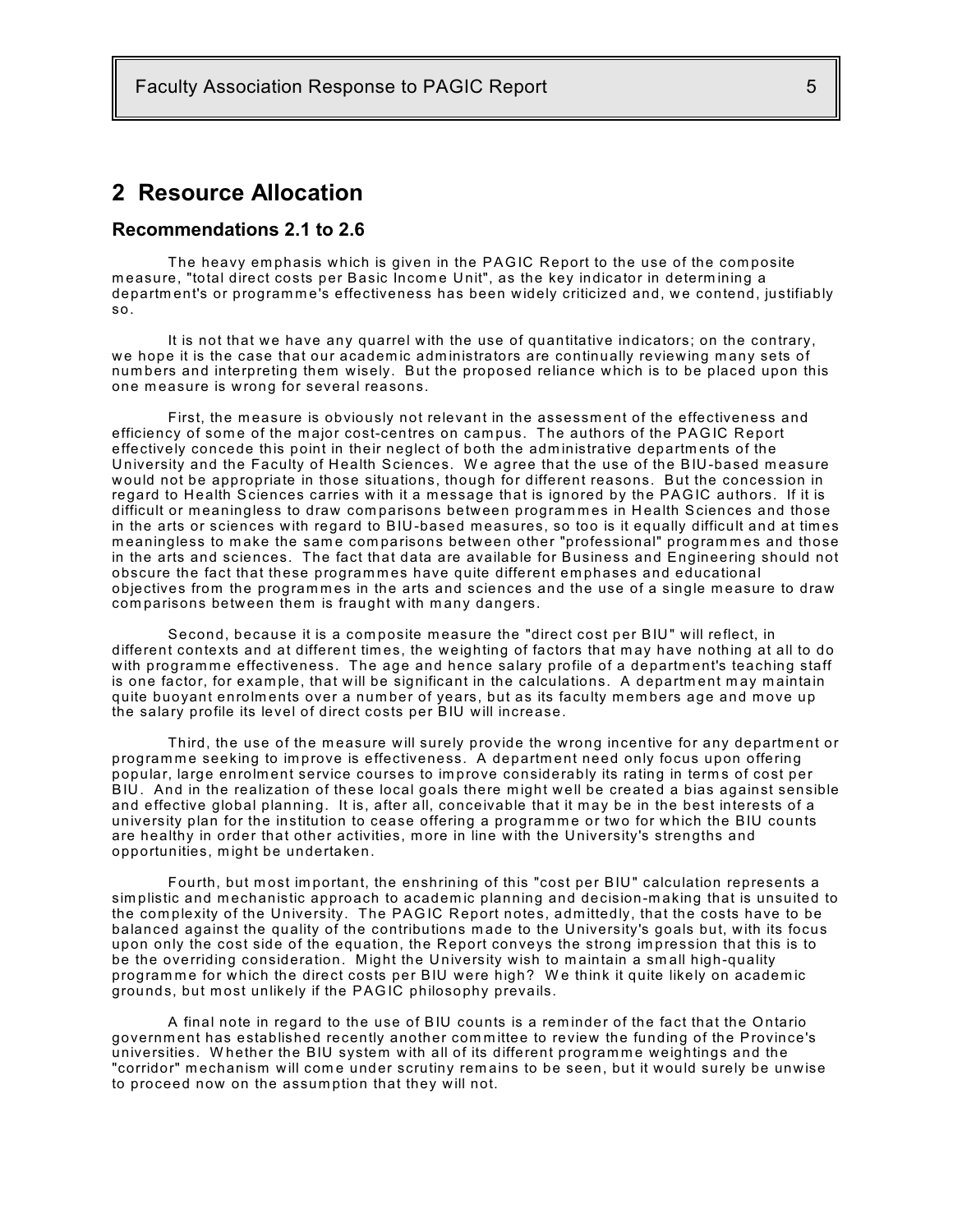## **Recommendations 2.7 and 2.8**

These recommendations for setting aside the better part of \$3 million to pay for costs associated with implementing the PAGIC proposals and for deferred building maintenance rest upon assum ptions rather than careful estim ates of likely costs. In any case, recent announcem ents of governm ent "infrastructure grants", for which universities are eligible, m ay well reduce the need to set aside such large sums for building maintenance.

#### **Recommendation 2.9**

This recommendation is an extension of the previous recommendations which ask that resources in the University be allocated on the basis of BIU measures. In this recommendation part of the funding for graduate students, the Teaching Assistant allotm ents, is to go preferentially to departments with high undergraduate enrolments. We would like to see a full-scale discussion of this recommendation in a representative University body such as Graduate Council. The recommendation asks for a drastic change in the way TA allotments are made and in the understanding of the purpose of TAs. PAGIC notes on p. 22 that TA allotments were formerly made on the basis of graduate programme strength and suggests that in the future they should be m ade in term s of undergraduate instructional needs. TAs are no longer seen as an essential part of the graduate student learning experience; they are m ore closely a part of the undergraduate teaching enterprise. There must be a clear discussion of the effects that this change will have on strong graduate programmes that have small undergraduate programmes. Without TAs these graduate programmes will not be in a position to attract the best graduate students. Graduate students will go elsewhere and McMaster may eventually lose some of its strongest graduate program m es.

#### **Recommendation 2.10**

Senate has recently approved m ajor changes to the distribution of undergraduate scholarships and in the am ounts awarded.

## **3 Revenue Generation**

## **Recommendation 3.1 and 3.2**

Recommendation 3.1 asks that departments develop programmes that will generate money through tuition. We would like to add a word of caution: such programmes should never be seen as the primary function of the University. There is the danger that time and energy spent on these alternatives will be time and money taken away from basic teaching responsibilities. In addition, since not all departments in the University can do this with equal ease, the lack of such opportunities to generate revenue must never be taken as a negative measure and used against any department or programme.

#### **Recommendations 3.3 and 3.4**

These recommendations deal with promoting contract research. There is considerable debate about the growing em phasis in the University on contract research and the potential dangers inherent in prom oting contract research. Our initial response to the PAGIC Report commented at some length on this danger if a proper balance between contract and curiositydriven research is not maintained. Many people have expressed the fear that seeking contract research inhibits academ ic freedom and severely curtails independence; it allows outsiders to set our research agenda for us and could ultim ately result in our not doing im portant research sim ply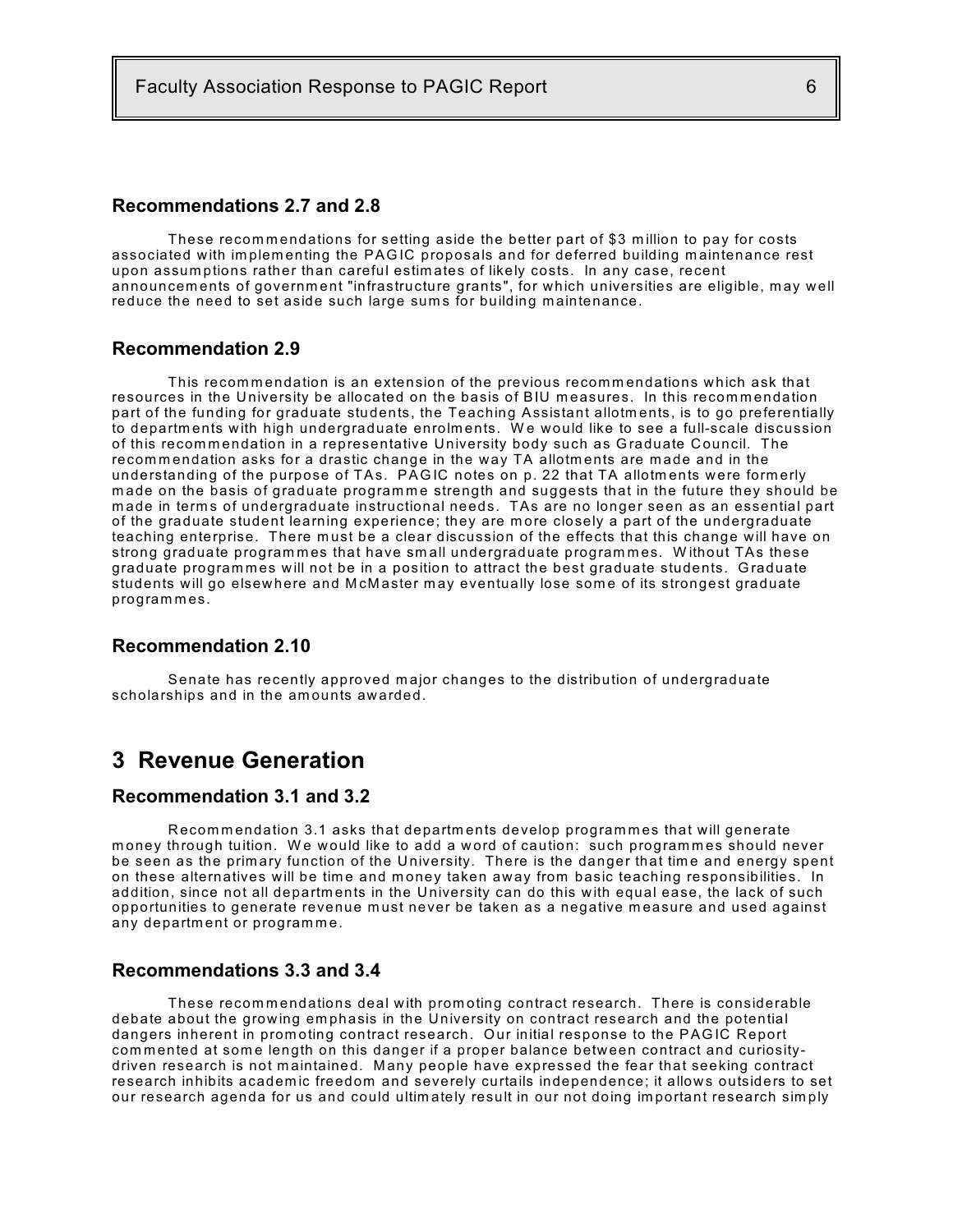because it cannot be funded by contract. Others have pointed out that the recommendations made here will have an effect contrary to that intended: increasing overhead will actually limit opportunities for contract research.

#### **Recommendations 3.5 to 3.8**

The Association has long taken the position that the Development Office (the fund-raising arm of the University) ought to be self-sustaining. As the operating budget is put under extrem e pressure in the immediate future, the need to finance fund-raising on a cost-recovery basis will becom e ever m ore im perative. Faculty will willingly give "priority and support" to the work of this office when they can see that the Development Office actually adds to the operating budget instead of costing \$2.2 million as at present. While there may be good reasons for encouraging specific fund-raising activities in individual Faculties, the University should be seen as one and money raised should consequently be distributed equitably among the Faculties. "De-centralized fund-raising activities" as advocated here would over time run the risk of creating rich and poor Faculties w ithin the University.

## **4 Faculty Career Development and Remuneration**

Section 4 concerns "Faculty Career Development and Remuneration." The recommendations in this section appear to have two purposes: (1) to provide options for alternative career paths and part-time employment for tenured faculty, and (2) to insure that there is accountability of the faculty for their research and teaching. The first goal is already realized in this University, and has been supported by the Faculty Association. The authors of PAGIC seem unaware of the policy, agreed to by the administration and the Faculty Association, and described to faculty by President Alvin Lee in a letter dated October 29, 1982:

The University is ready to consider any proposal for any faculty member on regular appointm ent that would have the effect of relieving the University of part of its budgetary obligation to him or her. Any proposal for leave and/or reduced workload proposed by a faculty member and acceptable to the Chairman, the Dean, and the Vice-President, Academic, will be recommended to the President for his approval.

In addition, as indicated in the PAGIC Report, both the Hum anities and Science Faculties have passed docum ents that describe alternative career paths for non-researching faculty.

The Faculty Association also agrees with the second goal. A full-tim e faculty m em ber should certainly demonstrate that he or she is a productive, full-time member of the University community. We disagree, however, with the PAGIC recommendations for achieving this goal. These recommendations seem to provide several, redundant mechanisms to insure that nobody is abusing the system (despite the PAGIC conclusion that the num ber of abusers is very sm all). It is not clear how these various proposals are related to each other, or whether the adoption of some of these proposals will obviate the need to adopt others.

We also take exception to an assumption implicit in this section of the PAGIC Report, and explicit on page 13 of the PAGIC Background Paper: "the nature of the CP/M scheme at M cM aster, which provides higher salaries for seniority, is surely premised on the notion that senior faculty are more productive, and of more value to the institution because of that." We understand our em ploym ent agreem ent to be one where our salary over a career reflects our output over a career. Most faculty begin their career at relatively low salaries compared with other available options. To adjust salary downward in the last half of a faculty member's career because of a failure to m eet ever-increasing expectations of output would be unjust since in the first half of an academ ic career the salary paid rarely reflects the full value of scholarly output.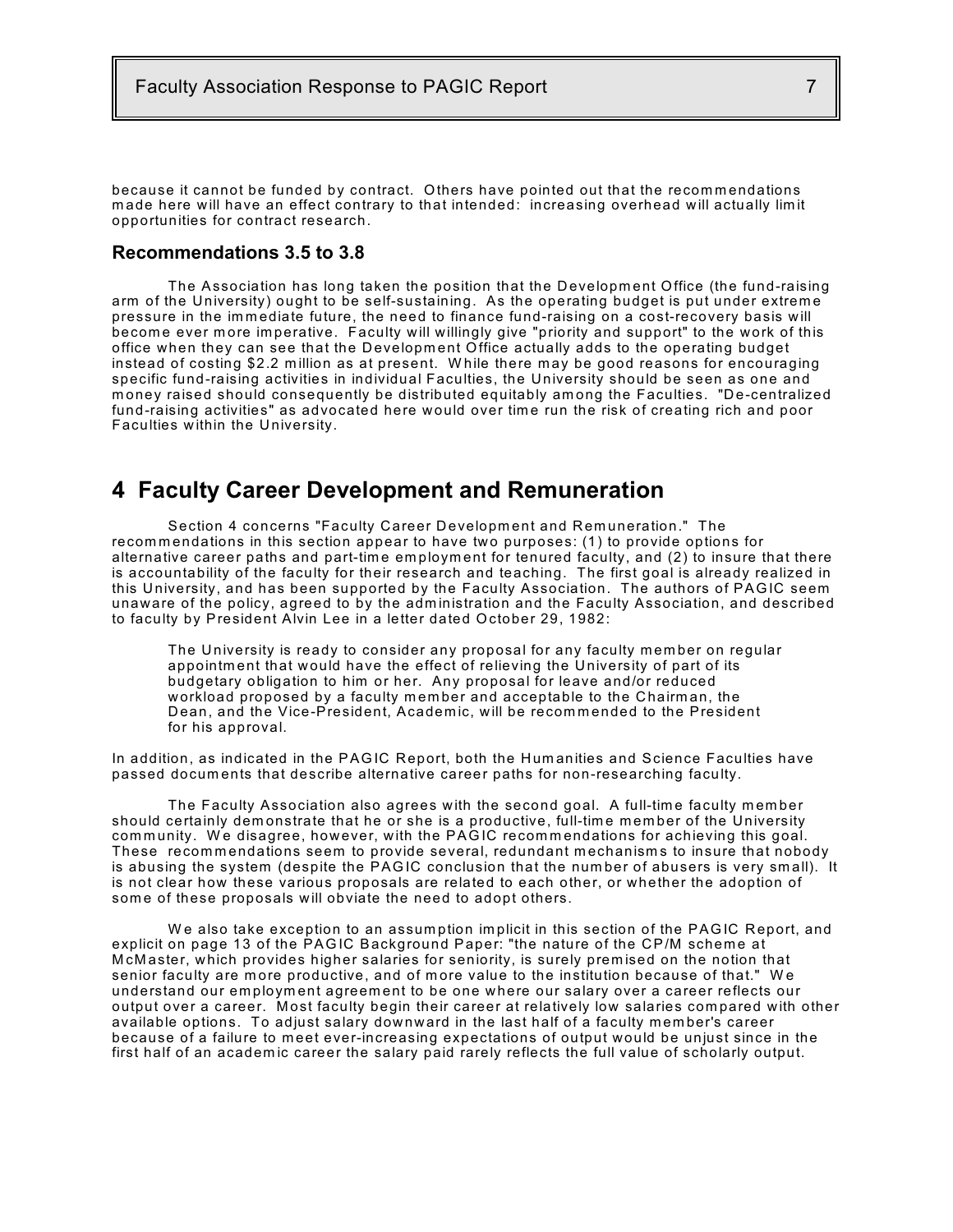## **Recommendation 4.1**

"A scheme of periodic post-tenure review" (to be in place by this July) is advocated. The section starts by noting that "The institution of academ ic tenure ... is under siege" (p. 30). Indeed it is. There have been criticism s of tenure as long as there has been tenure. This is not the place to recite the abuses of academ ics that have taken place when they are not protected by tenure, and the advantages that have accrued to the community by having tenured faculty speak their minds. If we believe tenure is an important aspect of our job (and an asset to the community), the very brief Recommendation 4.1 is particularly invidious: "That a scheme of periodic post-tenure review be introduced for all tenured and tenure-track [*sic*] faculty, to be in place by July 1, 1994." What this means is not clear. All faculty now must complete annual activity reports. Do such reports, perhaps expanded to include a longer "m em ory," a "progress report of progress reports" (p. 30), constitute the "post-tenure review." The "progress report of progress reports" (p. 30) can be incorporated in the annual perform ance review. That is, there could be a section in which the individual indicates how the current research is related to that which has been com pleted in the past.

Is this really a proposal for an expanded annual activity report, or som ething else? Is it intended as a regular re-review of the tenure status of tenured faculty, with procedures very much like those in place that awarded tenure in the first place, and with the possibility of revocation of tenure? If this is the case, the "post-tenure review ... for all tenured faculty" is a contradiction in term s.

## **Recommendation 4.2**

This is the recommendation that non-researching faculty be given greater teaching loads. We do not understand how this recommendation  $(4.2)$  is related to  $4.3$  (the "5/6" recommendation). Recommendation 4.3 (p. 35) proposes that faculty not receiving the research supplem ent undertake additional teaching to obtain the supplem ent. That is, under the provisions of 4.2, the faculty member who is not deemed a researcher will undertake additional teaching ("six to 12 units"). Under the next recommendation, the non-researcher will undertake to do twice normal teaching to obtain the final 1/6 of salary. We are not sure of the computational procedures used by PAGIC, but it would seem that the effect of the two recommendations would produce an im possible situation. As indicated in our prelim inary position paper, a non-researcher m ight assume a teaching load of 54 units as a combined result of Recommendations 4.2 and 4.3. D espite the fact that this teaching would be spread over the calendar year for the non-researcher, the load would be excessive.

The PAGIC Report asserts that "no perm ission is required" to im plem ent this change: "This is som ething that is in the pow er of the chairs" (p. 34). In fact, post-PAGIC discussions in several departments indicate that the terms of reference for Chairs are ambiguous on this matter. Thus, contrary to the routing information in PAGIC, this recommendation would need discussion in Senate to clarify the terms of reference for Chairs.

#### **Recommendation 4.3**

This is the "5/6" proposal. There are several problems with this. (1) As indicated in PAGIC, there are not many research underachievers that would be affected by this rule. The proposed solution does not deal with this problem efficiently. It m akes no sense to set up a com petition for an award which will be won by at least 90% of the applicants. (2) if this recommendation is implemented for non-researchers, the teaching load becomes unrealistic. (3) Again, the various recommendations seem to be inadequately related to each other. This recommendation seems one way of implementing 4.5 [modification of CP/M scheme], but it seems inappropriate to present it as a separate proposal. It may be important to modify the CP/M schem e, but why *this* way? (4) How is the application for the 1/6 top-up to be judged? W hat is the appeal procedure? The PAGIC Report suggests in recommendation 1.4 that there are already too many hearings and appeal committees. Yet this proposal will add one more. (5) The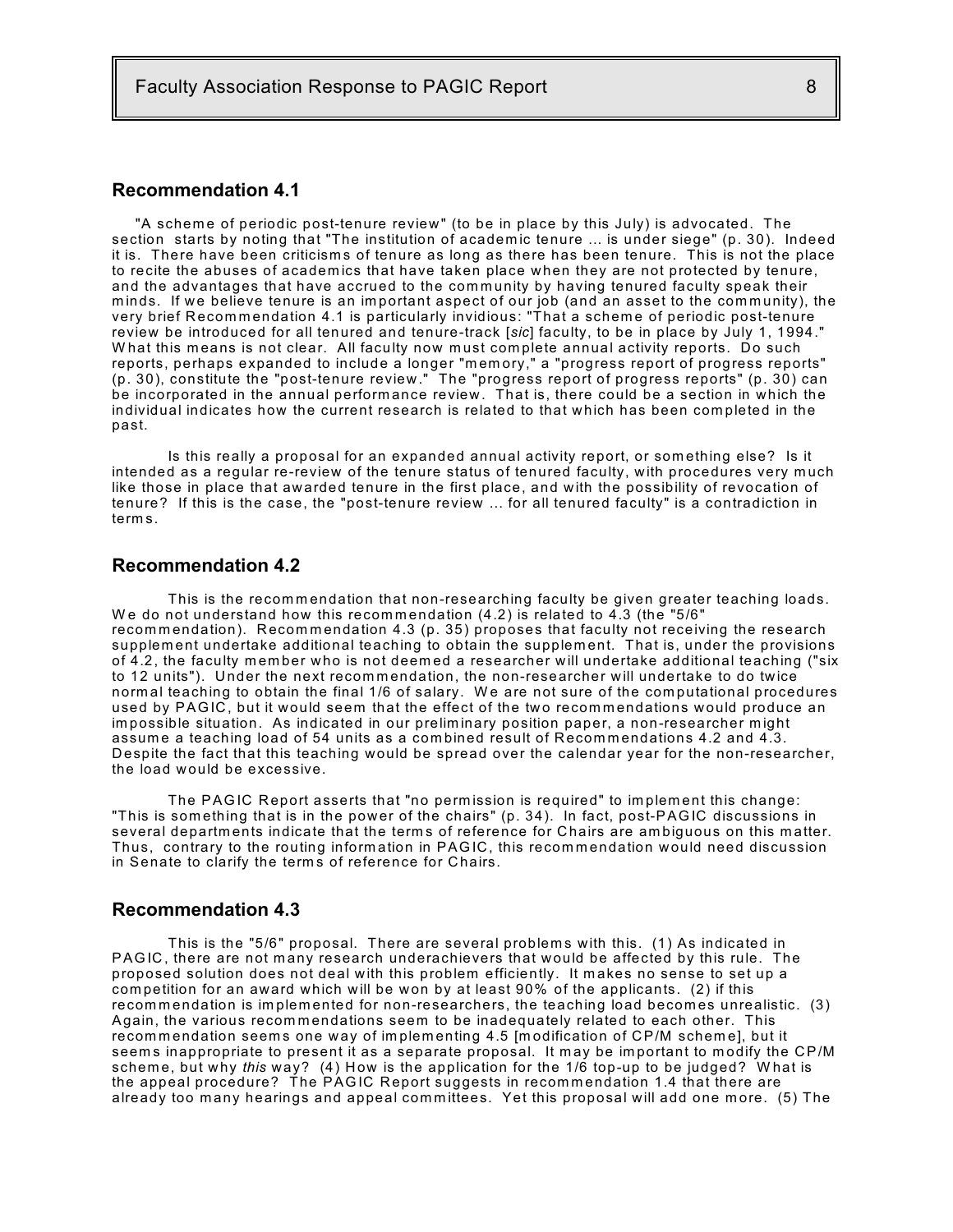1/6 of salary obtained for research accomplishment could easily become a flexible item as budgets get m ore strained, becom ing a true com petition with w inners and losers. It is very easy to adjust the criteria for such a top-up and thus save money in hard times. (6) This recommendation will put us at disadvantage in recruiting new faculty if our competition does not have sim ilar contract provisions. (7) Since the "Progressive Discipline" policy (now under discussion) will provide a m echanism for dealing with non-productive faculty, what is the value of this 5/6 m echanism ? Is it an alternative to invoking the progressive discipline procedure? Is the faculty member performing at threshold subject to threats from both the 5/6 policy and the progressive discipline policy?

#### **Recommendation 4.4**

This is the recommendation that the tuition waiver be replaced by a capped bursary. We do not understand w hy there is a focus on the tuition benefit (rather than other fringe benefits of em ploym ent)? According to the Report, "in recent m onths, M cM aster has been criticized for its policy of providing tuition waivers to the dependents of faculty and staff" (p. 36). Surely we should not sim ply adjust a benefit because of "criticism ." An argum ent needs to be presented to justify such criticism . The waiver is not a gift. Faculty and staff have this benefit as a result of a negotiated agreem ent (m uch as we have dental and vision benefits). That is, it was proposed and agreed upon as an alternative to salary increases. It was im plem ented for faculty in April, 1986 as part of our Joint Committee agreement. Both sides to the agreement believed that there were financial benefits to the University from the waiver. The 1986 report of the Joint Com m ittee Agreement to the Board of Governors (at their July meeting) pointed out that "many Ontario Universities waive tuition fees for the dependents of faculty members. The cost of this to the *University is more readily absorbed than a further pay increase*" (emphasis added).

### **Recommendation 4.5**

This is the recommendation that "the university explore with the Faculty Association ways of modifying the career progress/merit (CP/M) scheme." The Faculty Association agrees that such discussions are important. However, it is not clear how Recommendation 4.5 is related to 4.3 (5/6 recommendation).

#### **Recommendation 4.6**

This recommendation has to do with released time. We agree that rules regulating released time need to be clarified. As the preamble to this section points out, people receive released time for many reasons. It is not clear why only the released time of directors of research institutes should be clarified. W hy not all released tim e?

#### **Summary of Section 4**

There are problems with the way in which non-researching faculty are to be treated (as described in Section 4), but the idea of alternate career paths and the option of part-tim e employment for senior faculty is good. Much of this section, however, appears to be a witch hunt for faculty who m ay be receiving full-tim e pay for less-than-full-tim e work. A m em ber of the Faculty Association has commented that "this section is a sort of manual for the punishment of offending faculty." Non-productive faculty may be punished in too many ways: (a) given only 5/6 salary; (b) be affected by CP/M potential scheme modification (e.g., negative merit); (c) be disciplined (either as a result of a new, "progressive discipline" policy, or by im plem entation of existing faculty performance evaluations). Here PAGIC has strained after a gnat and swallowed a cam el. It w ould seem that a single, coherent, progressive discipline policy is all that is needed.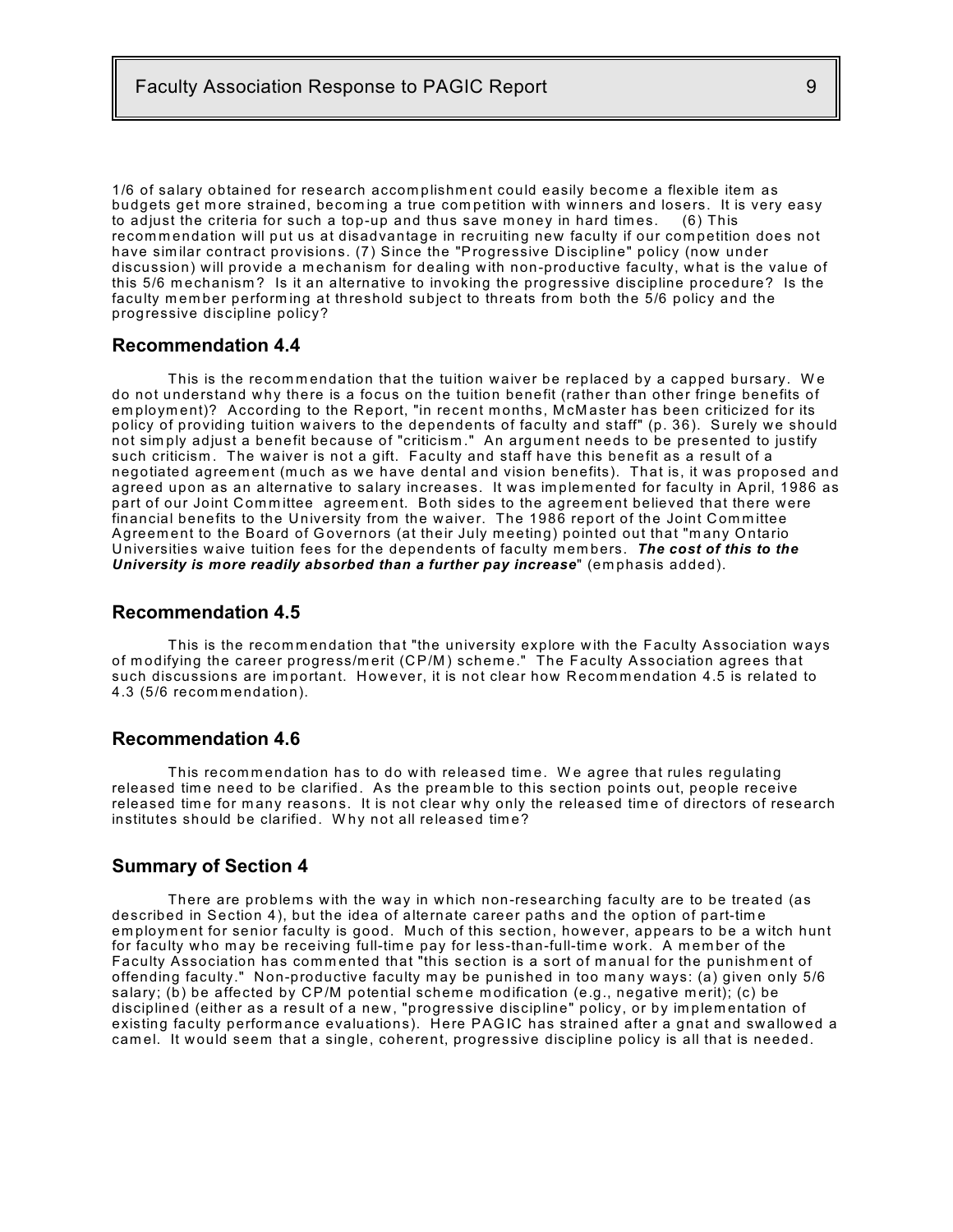## **6 Academic Structures and the Provision of Instruction**

## **Recommendation 6.1**

This recommendation has offended, threatened, or infuriated a large number of individuals in every department singled out for realignment or amalgamation. The history behind, and the factors that seem ingly drove, the proposed regroupings differ in each case. W hat is shared is an absence of any indication that a true consideration of academic factors, quality of programme, importance in the University, graduate programme strength and scholarship, was taken into account. The primary decision must be made on academic grounds.

R ealignm ents and am algam ations can only be productive if they are truly accepted, and preferably initiated, by the departm ents involved. C ontrary to the rhetoric of the PAGIC Report, none of those suggested apparently had grass-roots support and in several cases the recommendations were made in the knowledge that departments were opposed for what they believe to be cogent academic reasons. At least for the Departments of Art & Art History, Music and Drama the effect of the PAGIC Report has been destructive and demoralizing and has created unnecessary divisiveness and antagonism am ong faculty within these departm ents.

If amalgamations or realignments are to be imposed, decisions must come from an appropriate academ ic decision-m aking body of the University where there is confidence that academic factors were appropriately considered. In fact, recommendation 6.1 appeared to preempt the proposed new Senate Finance Committee which PAGIC recommends "should have the authority to recommend the closure (or amalgamation) of programmes, units or departments."

We see this recommendation as mischievous to the point of irresponsibility. Of course, academ ic structures will change over tim e, but we are not at the stage where such actions are required. This recommendation has made our support staff very apprehensive about their positions and has demoralized staff and faculty alike. It is not at all clear how much money would be saved by the implementation of this recommendation. Even on the cost side it appears that many of the savings proposed by merging departments could be achieved by such steps as cutting duplication of existing courses across departm ents, cooperation in PhD supervision and so forth, without forcing form al am algam ations. Further, if there were m ore flexible organization of office staff, as proposed in Section 8 of PAGIC , departm ents would not have to be am algam ated in order to cut down on staff positions. This is another example of the tail wagging the dog.

### **Recommendation 6.2**

The problem of the overlapping of disciplines in the Faculties of Science and Health Science has a long and com plex history behind it. The difficulties need to be ironed out carefully and over a period of time long enough to produce a workable solution agreeable to all parties. PAGIC's notion that everything can be settled in time for implementation in the 1994-95 academic year, like its proposal to merge groups of departments, is glib.

## **Recommendation 6.3**

The recommendation about the reporting structure for research institutes is premature: this decision is greatly dependent on the outcome of the review of the position of the Vice-President (Research).

### **Recommendation 6.4**

While the situation varies from one programme to another, it is not clear that assigning them all to a Faculty dean is the best solution. Some programmes, with good reason, fear that this change would threaten their interdisciplinary status — placing them in a Faculty may threaten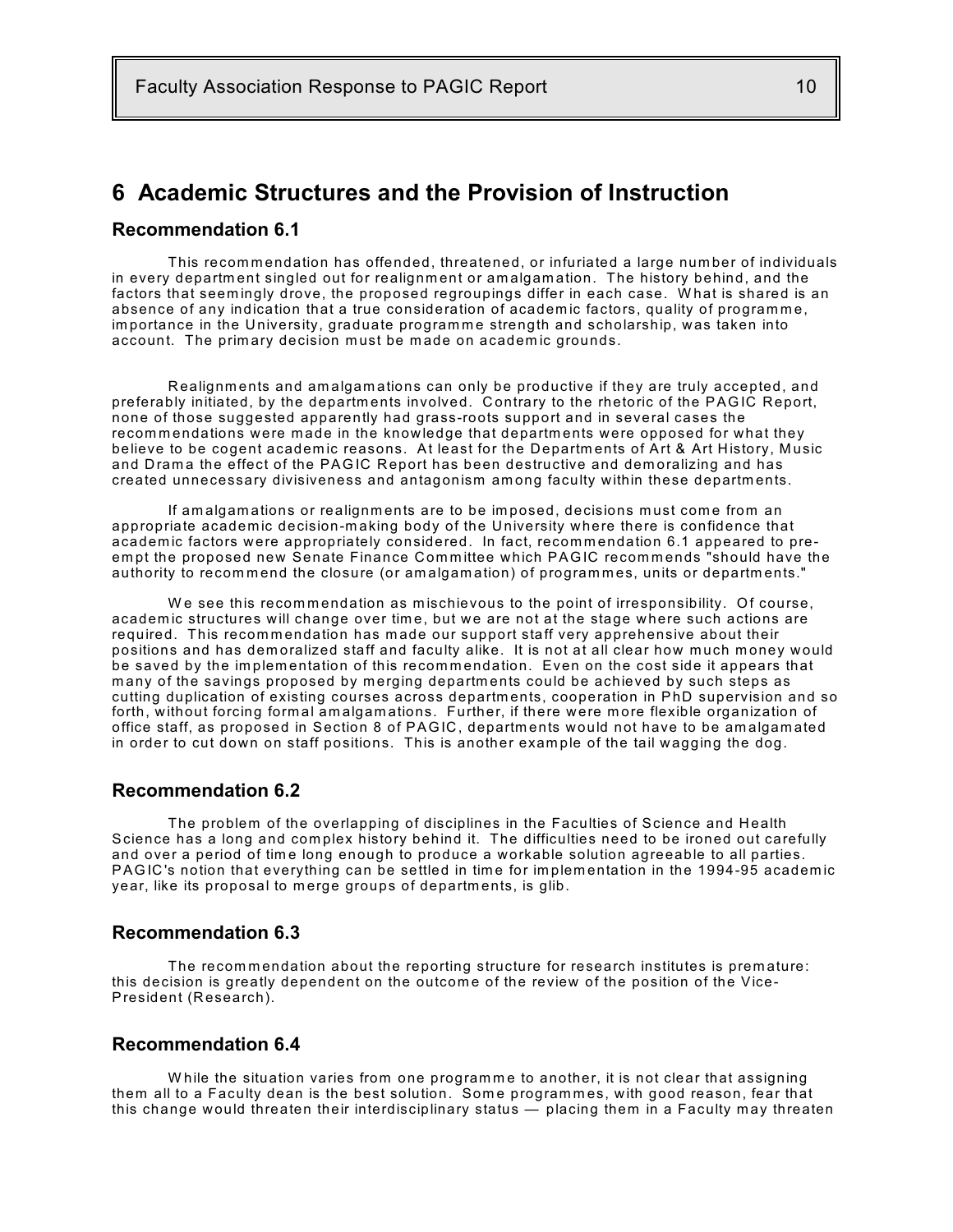their very existence as deans grapple with their own budgets under devolution and are forced to make cuts. There is real concern that programmes such as Women's Studies, Peace Studies, newly placed in a Faculty, will have the weakest lobby in that Faculty. They will put pressure on already strained budgets and can be expected to have difficulty meeting their financial needs.

There are those who fear that the cancellation of some programmes is the "hidden agenda" behind this proposal. Again, this is not an acceptable w ay of forcing any such decisions, which must be made primarily on academic grounds. Why do Arts and Science and the Theme Schools rem ain with a reporting structure to the Provost unless a decision has already been m ade to provide them with special protection?

The University needs to assess carefully what level of support it is willing to provide to interdisciplinary programmes and to new initiatives and then to devise a structure for these programmes that will best meet those goals. Each programme should be considered separately. Further study is needed and this should be carried out by a Senate committee.

### **Recommendations 6.5 and 6.6**

These recommendations about monitoring undergraduate curriculum are further evidence of the unevenness of this Report. These recommendations deal with very specific and detailed issues which are the business of the Undergraduate Curriculum Com m ittees or the U ndergraduate Council.

## **Recommendations 6.7 to 6.9**

These recommendations about academic links with neighbouring universities and with m odes of course delivery in departm ents seem out of place and unnecessary as such activities should be on-going.

## **Recommendation 6.10**

While review of course offerings with particular attention to duplication across departments is som ething that we support and believe should be done on a continuous basis by Undergraduate Council (or perhaps by some version of the Senate Finance Committee), we question the wisdom of singling out low enrolm ent courses for consideration for cutting. If a programme has a small undergraduate enrolment, it will follow that some of the senior level courses will have a sm all enrolm ent — but are nonetheless essential to provide the necessary specialized preparation for graduate school.

PAGIC asks "to what extent do the course offerings reflect the increasing specialization of the faculty rather than the knowledge and skills required by the graduates? This is a loaded question. Of course the upper level undergraduate courses will reflect the particular interest and specialization of faculty. W hat students receive from such courses are not just knowledge and skills. Through such courses they experience first hand the excitem ent the researcher/scholar feels about im parting new knowledge in his or her area. There is an inspirational elem ent and these learning opportunities often provide the role m odelling experience that leads students to opt for an academic career. How does one measure their value and cost? Further, we could not keep our best faculty if there were no opportunity for them to teach their area of specialization.

#### **Recommendation 6.11**

There is some merit to this recommendation to utilize fully the electronic classroom, but it is im portant that this new approach be carefully evaluated. It is not at all clear that it is equal academ ically, nor is it clear that it is cost effective.